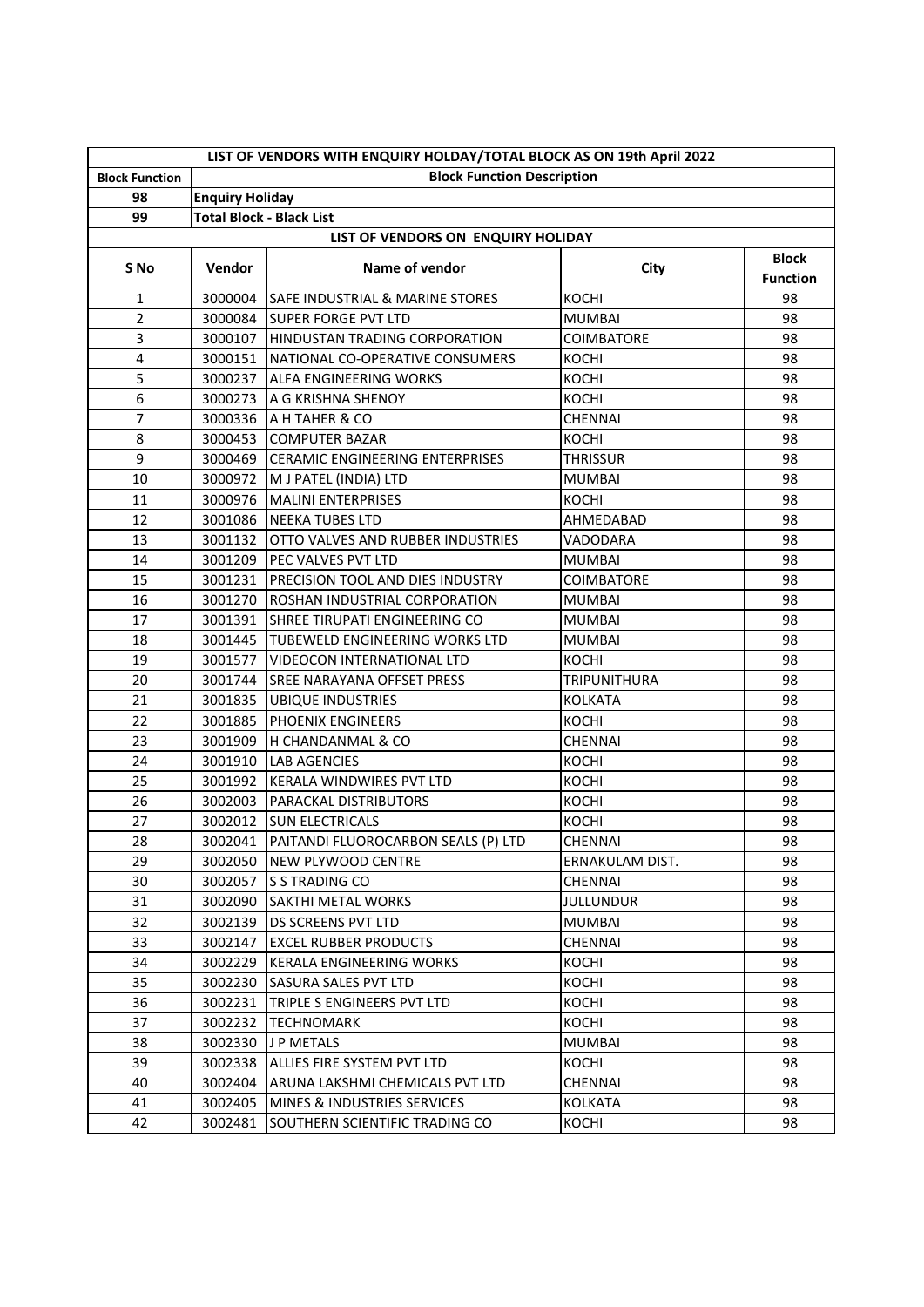| LIST OF VENDORS WITH ENQUIRY HOLDAY/TOTAL BLOCK AS ON 19th April 2022 |                                   |                                     |                    |                                 |  |  |  |
|-----------------------------------------------------------------------|-----------------------------------|-------------------------------------|--------------------|---------------------------------|--|--|--|
| <b>Block Function</b>                                                 | <b>Block Function Description</b> |                                     |                    |                                 |  |  |  |
| 98                                                                    | <b>Enquiry Holiday</b>            |                                     |                    |                                 |  |  |  |
| 99                                                                    | <b>Total Block - Black List</b>   |                                     |                    |                                 |  |  |  |
| LIST OF VENDORS ON ENQUIRY HOLIDAY                                    |                                   |                                     |                    |                                 |  |  |  |
| S No                                                                  | Vendor                            | Name of vendor                      | City               | <b>Block</b><br><b>Function</b> |  |  |  |
| 43                                                                    | 3002493                           | METASAFE TRADING CORPORATION        | <b>MUMBAI</b>      | 98                              |  |  |  |
| 44                                                                    | 3002530                           | TRAVANCORE TRADING CORPORATION      | <b>KOCHI</b>       | 98                              |  |  |  |
| 45                                                                    | 3002531                           | <b>BENSONS INTERNATIONAL</b>        | <b>KOCHI</b>       | 98                              |  |  |  |
| 46                                                                    | 3002723                           | ALUMINIUM FABRICATING CO            | <b>KOCHI</b>       | 98                              |  |  |  |
| 47                                                                    | 3002728                           | HINDUSTAN ALUMINIUM FAB CO          | <b>KOCHI</b>       | 98                              |  |  |  |
| 48                                                                    | 3002936                           | <b>STEEL GATE PISTON RING IND</b>   | AGRA               | 98                              |  |  |  |
| 49                                                                    | 3002938                           | EFFIMECH ENGINEERS PRIVATE LIMITED  | CHENNAI            | 98                              |  |  |  |
| 50                                                                    | 3002984                           | <b>GOODLASS NEROLAC PAINTS LTD</b>  | <b>KOCHI</b>       | 98                              |  |  |  |
| 51                                                                    | 3003232                           | <b>SECURITY EQUIPMENT AGENCIES</b>  | <b>KOCHI</b>       | 98                              |  |  |  |
| 52                                                                    | 3003399                           | <b>OCTAGON PEST CONTROL</b>         | <b>ALUVA</b>       | 98                              |  |  |  |
| 53                                                                    | 3003602                           | SOUTHERN COOLING TOWERS PVT LTD     | CHENNAI            | 98                              |  |  |  |
| 54                                                                    | 3003627                           | NUMATEC INSTRUMENTS                 | THIRUVANANTHAPURAM | 98                              |  |  |  |
| 55                                                                    | 3004135                           | <b>POONAM ENTERPRISE</b>            | <b>MUMBAI</b>      | 98                              |  |  |  |
| 56                                                                    | 3004136                           | <b>BOMBAY METAL (INDIA)</b>         | <b>MUMBAI</b>      | 98                              |  |  |  |
| 57                                                                    | 3004186                           | ORNATE VALVES PVT LTD               | <b>MUMBAI</b>      | 98                              |  |  |  |
| 58                                                                    | 3004594                           | <b>MONARCH SCIENTIFIC WORKS</b>     | <b>CHENNAI</b>     | 98                              |  |  |  |
| 59                                                                    | 3004675                           | <b>COCHIN SURFACTANTS PVT LTD</b>   | ERNAKULAM DIST.    | 98                              |  |  |  |
| 60                                                                    | 3005297                           | LIFTING EQUIPMENT CO                | CHENNAI            | 98                              |  |  |  |
| 61                                                                    | 3005679                           | KALLUNGAL TRADING COMPANY           | ERNAKULAM DIST.    | 98                              |  |  |  |
| 62                                                                    | 3006123                           | THE SECRETARY, VRC FEDO CANTEEN     | <b>KOCHI</b>       | 98                              |  |  |  |
| 63                                                                    | 3006313                           | <b>G K FOOD PRODUCTS</b>            | <b>ALUVA</b>       | 98                              |  |  |  |
| 64                                                                    | 3006365                           | <b>SRI SRINIVASA MINERALS</b>       | <b>CHENNAI</b>     | 98                              |  |  |  |
| 65                                                                    | 3007012                           | <b>AQUARIEL</b>                     | <b>KOCHI</b>       | 98                              |  |  |  |
| 66                                                                    | 3007310                           | <b>SRI AND SRI ENGINEERS AND</b>    | <b>CHENNAI</b>     | 98                              |  |  |  |
| 67                                                                    | 3007391                           | <b>MORGAN INDUSTRIES LTD</b>        | CHENNAI            | 98                              |  |  |  |
| 68                                                                    | 3007401                           | <b>GLOBAL NATURAL RESOURCES LTD</b> | <b>HONG KONG</b>   | 98                              |  |  |  |
| 69                                                                    |                                   | 3007706 SAGAR FORGE & FITTING       | <b>MUMBAI</b>      | 98                              |  |  |  |
| $70\,$                                                                |                                   | 3007736 S K M OVERSEAS              | <b>MUMBAI</b>      | 98                              |  |  |  |
| 71                                                                    | 3007737                           | WHITE LINE INTERNATIONAL            | <b>MUMBAI</b>      | 98                              |  |  |  |
| 72                                                                    | 3007813                           | <b>SAMAY STEEL</b>                  | <b>MUMBAI</b>      | 98                              |  |  |  |
| 73                                                                    | 3007869                           | NEWALL INDUSTRIES                   | <b>KOLKATA</b>     | 98                              |  |  |  |
| 74                                                                    | 3007961                           | LAXMIASHO CONVEYORS AND VARIANTS    | RAJNANDGAON        | 98                              |  |  |  |
| 75                                                                    | 3007974                           | HICO MULTIFIN PRODUCTS PVT. LTD.    | <b>KOLKATA</b>     | 98                              |  |  |  |
| 76                                                                    | 3007985                           | Navkar Fittings & Forgings          | Taloja             | 98                              |  |  |  |
| 77                                                                    | 3008098                           | SHASHIBALA INDUSTRIES               | BHUBANESWAR        | 98                              |  |  |  |
| 78                                                                    | 3008187                           | V. M. SIRAJ                         | KOCHI              | 98                              |  |  |  |
| 79                                                                    | 3008364                           | <b>STEEL TUBES</b>                  | <b>MUMBAI</b>      | 98                              |  |  |  |
| 80                                                                    | 3008630                           | INDIA FLEX INDUSTRIES PVT. LTD.     | <b>NAVI MUMBAI</b> | 98                              |  |  |  |
| 81                                                                    | 3008636                           | <b>NUPRO ENGINEERING SYNDICATE</b>  | <b>HOWRAH</b>      | 98                              |  |  |  |
| 82                                                                    | 3008723                           | PSV IT & OFFICE SOLUTION            | CHENNAI            | 98                              |  |  |  |
| 83                                                                    | 3008741                           | <b>SUMAN CONTROLS PVT LTD</b>       | <b>BANGALORE</b>   | 98                              |  |  |  |
| 84                                                                    | 3008761                           | SAI STEEL INDUSTRIES                | BHUBANESWAR        | 98                              |  |  |  |